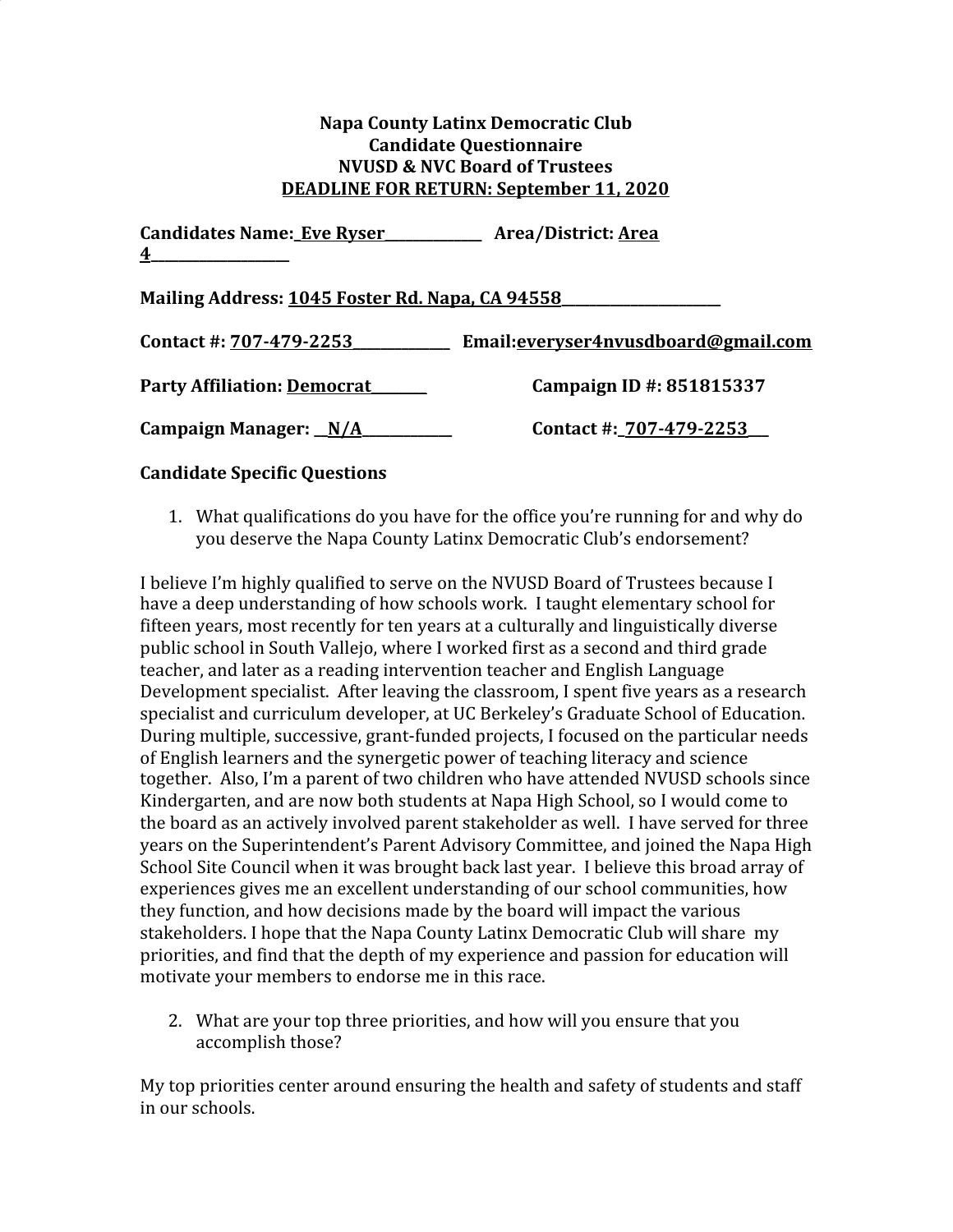1) Any return to in-person learning must be guided by scientific data and appropriate public health guidelines. As a board member, I would only vote to approve a return to school campuses if the chance for community spread of COVID were effectively minimized and teachers felt that their working conditions were safe. If my children's teachers don't feel safe to return, then I don't feel safe sending my children back. I can't definitively ensure this, but would carefully analyze the safety of implementing a return to "brick and mortar" schools and only add my vote to support a plan that can be implemented safely. This includes adequately circulated and filtered air in the classrooms, appropriate PPE, robust cleaning of all shared spaces and high touch surfaces at frequent intervals, and well considered plans for ensuring social distancing even during high traffic times between classes. 2) I will focus my energy, efforts and support on cultivating anti-racist school cultures that consciously embrace and support diversity so that schools are safe places for students no matter how they identify. As an elementary school teacher, I utilized many effective "community building" curriculum that emphasized positive communication and respecting others, but it is abundantly clear to me that teaching kids to treat each other the way they want to be treated" is not an adequate approach to address systemic racism and discrimination. I have already been meeting with current NVUSD high school students to hear about their experiences of discrimination and microaggressions, with the goal to amplify these student voices to push for a shift in approach. I believe we must begin to have the "uncomfortable conversations" that lead to growth and understanding. I know that these conversations can be facilitated appropriately across all grade levels, because it can't wait until high school. I also fully support the adoption of an ethnic studies course requirement at the high school level, and think that NVUSD shouldn't wait for the passage of AB 331 to initiate this requirement. (In my opinion, structuring the course around social justice history would have the added benefit of making sure the struggles of all disadvantaged groups would be highlighted, and students would be learning about civic engagement and activism as well as history. ) Again, with only one vote on the Board, if I were a trustee I couldn't ensure that I would be able to implement these changes, but I would put my influence and support behind them. 3) My third priority is to shift budget resources away from the "Student Resource Officer" model of "security" we currently employ. I believe the presence of these officers can lead to alienation and escalation of conflicts; sadly, there is ample data that this model negatively affects students of color at higher rates than their white peers. The phrase "school to prison pipeline" was not coined in a vacuum. History has also shown us that an armed security officer does not ensure student safety in the event of an active shooter. Instead, these budget resources should be shifted to increasing mental health and other student support services. I believe this is the more effective way to keep our students safe, and I will advocate for and support these funding shifts in any vote that comes before the board.

## **Issues**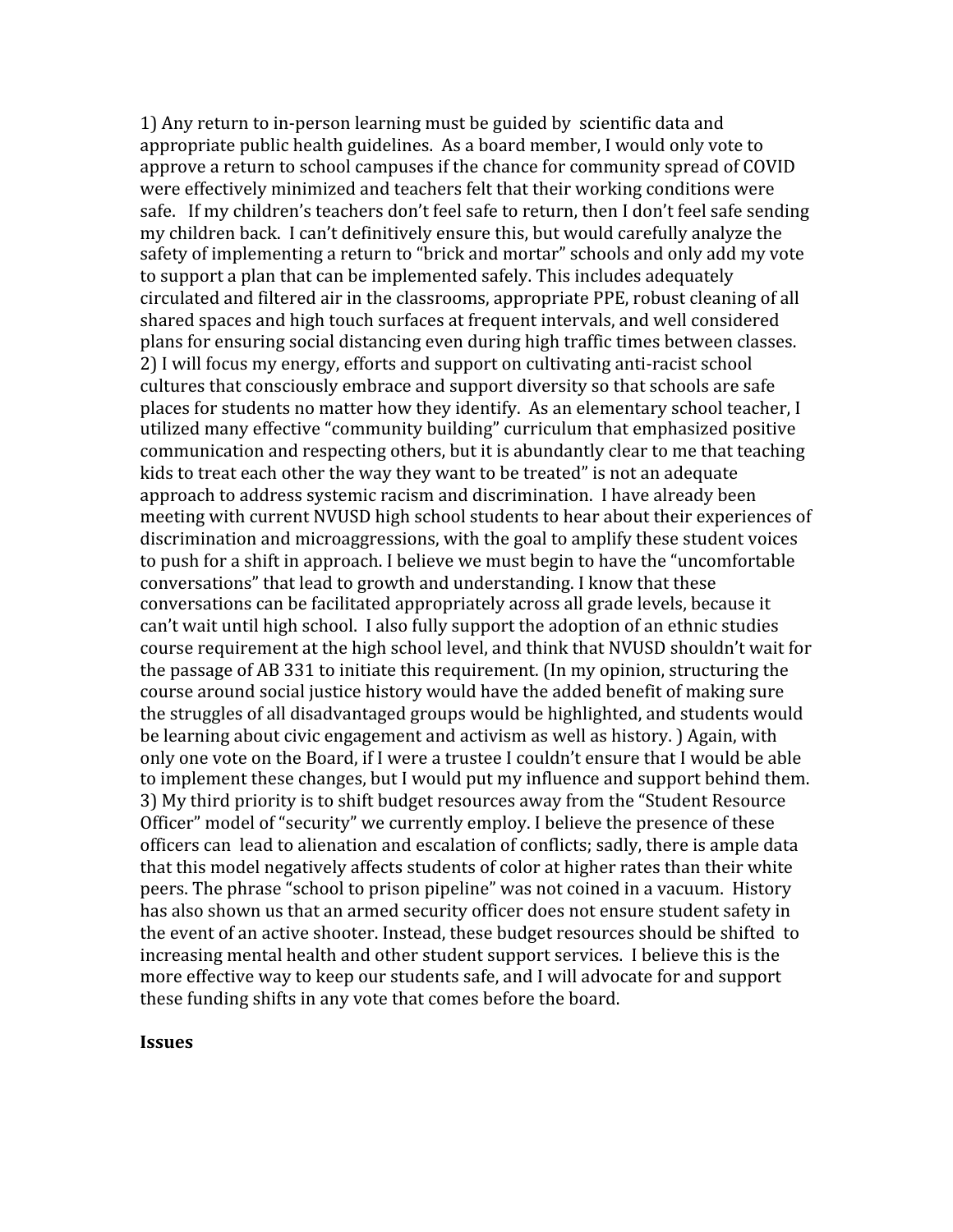3. How will you tackle the next upcoming natural and public health disaster and how will this plan actively engage the Latinx Community? What is your plan to ensure that disaster planning is culturally competent and provides language access to all parents, students, community members, and employees?

Science and educated expert input will always guide my decision-making in participating in decision making in response to a natural or public health disaster. I believe it's critical to communicate with complete transparency to all stakeholders, and to be readily available to answer any and all questions and concerns to the fullest extent possible. I will always ensure translation services were integrated into all forums and communications from the District. I would consult a diverse array of community members to ensure that the planned responses from the school district were respectful and culturally responsive.

4. What is your stance on Black Lives Matter? How do you link this movement to the needs of the Latinx community and your constituents?

I am an active and vocal supporter of the Black Lives Matter movement, and have participated in most of the local demonstrations this Spring and Summer with my daughters. I believe that we must work hard as a community to become consciously anti-racist, and that the struggles against racism cut across both the Black and Latinx communities. We have a much smaller cohort of Black students within NVUSD (I've recently learned more about why that's the case, as I've read about the egregious history of redlining in Napa, preventing Black families from renting or purchasing homes in Napa well into the seventies and eighties) but the Latinx students are certainly facing systemic racism, discrimination and damaging microaggressions within our schools. One of my main priorities if given a chance to serve on the NVUSD Board will be working on cultivating an actively anti-racist culture in our schools, which I think is long overdue and an important part of the Black Lives Matter movement's goals. I think that the Latinx community suffers from the same kind of toxic racism that our Black community members experience, and need and deserve the same vocal support for that racism to end. I have been heartened and encouraged to join a large and vocal Latinx presence at our local Black Lives Matter gatherings. Our young activist leaders at the People's Collective for Change have put this coalition at the forefront, along with support for LGBTQ equality. More and more people are understanding that inequality for any marginalized group does harm to all members of our community.

5. What is your stance on re-appropriating police funding? What does this mean to you in your role and what policies will you pursue to address this call to action? How do you implement restorative justice policies?

As it relates to schools, I support the shifting of funding away from the policing model of employing Student Resource Officers at schools. As an educator, I want our schools to be cultivating a supportive and emotionally safe partnership between schools and students. I don't really think the authoritative, unequal power dynamic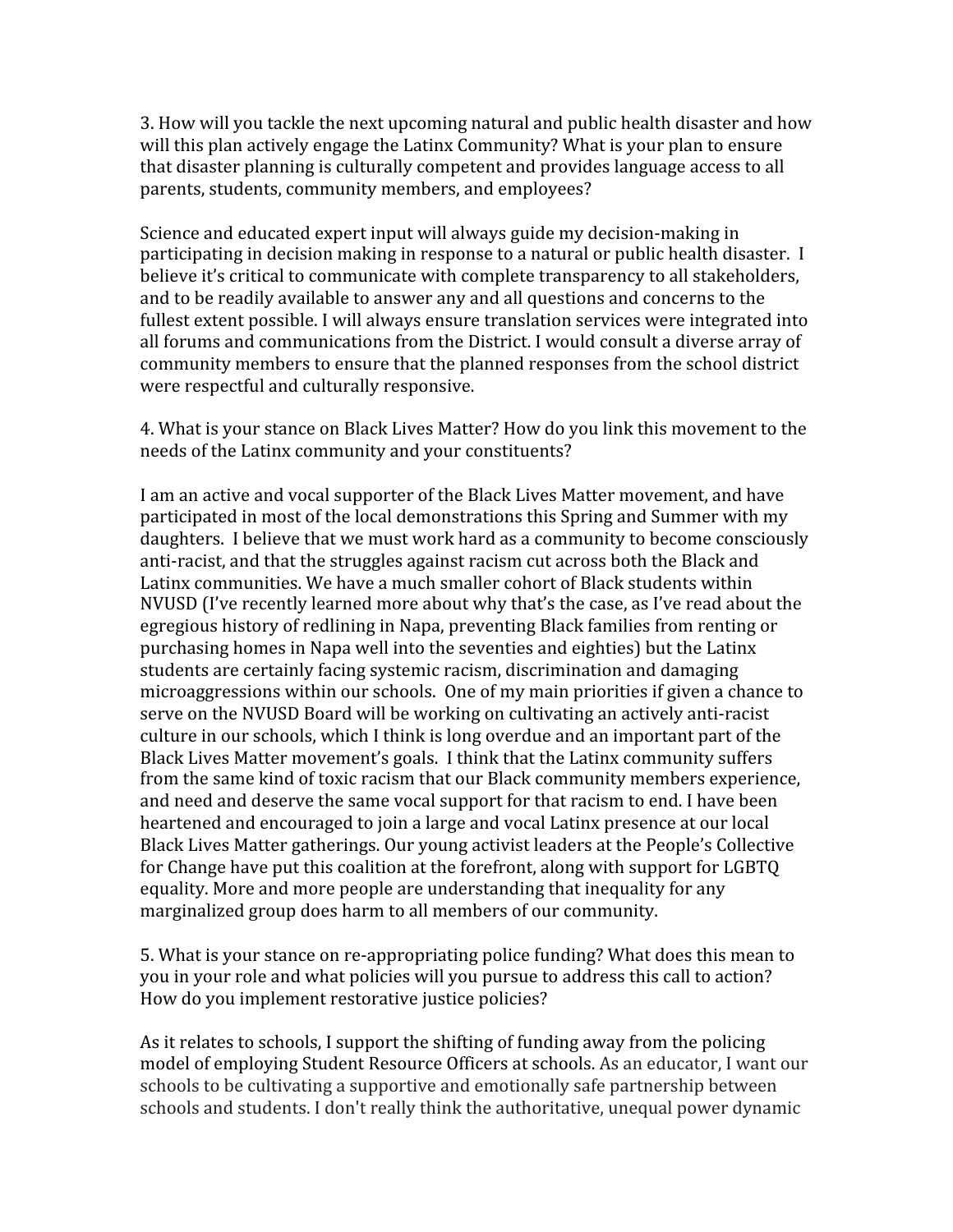that I associate with an SRO "police" approach is necessarily emotionally safe or even productive. I agree with the point made often in discussions about defunding the police, that the presence of "an officer" often serves to escalate tensions and deepen alienation, therefore often operating contrary to our goals. I don't have the sense that troubled students seek out SROs for support and guidance. But this should not be considered an elimination of services, but rather a re-allocation of funding to a different array of support services focused on student health, safety and well-being.

Based on some recent conversations I've had with high school students, it doesn't seem that the current approach is serving them well. I asked my two daughters what they thought about the SROs at their schools, and they both said they didn't even really know what they did on campus other than walk around. My younger daughter attended River School when a legitimate shooting plot was uncovered. I asked her if she felt safe at school, and she said, "Mom, in this age of school shootings, feeling safe isn't a THING for us." Needless to say that's a tough thing to hear from any child, never mind your own, but it's the truth. I'm active in the group Moms Demand Action here in Napa (a national grassroots network of volunteers dedicated to ending gun violence) and I am convinced we are not going to "arm our way" to safe schools by hiring more security guards or allowing our teachers to carry weapons.. Our path to safety is to enhance student support services and mental health intervention resources. I've also recently learned that high schools use "no contact contracts" which bar students from interacting with each other if they have reported a serious conflict. This seems utterly bizarre and counterproductive to me. It prevents students from reporting problems (because students feel the "solution" is worse than the "problem"), prevents students from working to resolve their difficulties to reach a healthy understanding. Therefore, I would also support the implementation of a program like Restorative Justice, which is a much more grounded and constructive approach to addressing conflict. (In order to successfully implement a program like Restorative Justice, though, it's important to designate a staff member to facilitate the program in order for it to work. Teachers have so much on their plates as it is, and I don't believe the implementation will be effective if we just throw it onto teachers' plates with no support. All of these steps will be more constructive and positive than using a policing approach to discipline and safety.

6. Governor Newsome just signed ethnic studies to be part of the CSU curriculum. What would be your approach to ensure that an ethnic study is part of the core curriculum in your jurisdiction?

I believe we should have an ethic studies course as a high school graduation requirement. In my view, I think that course could be framed by a study of social justice history- because studying the movements of oppressed groups fighting for equal rights is a critical lens through which to view our history and our differences, and emphasizes the role of civic engagement and activism in pushing for progress.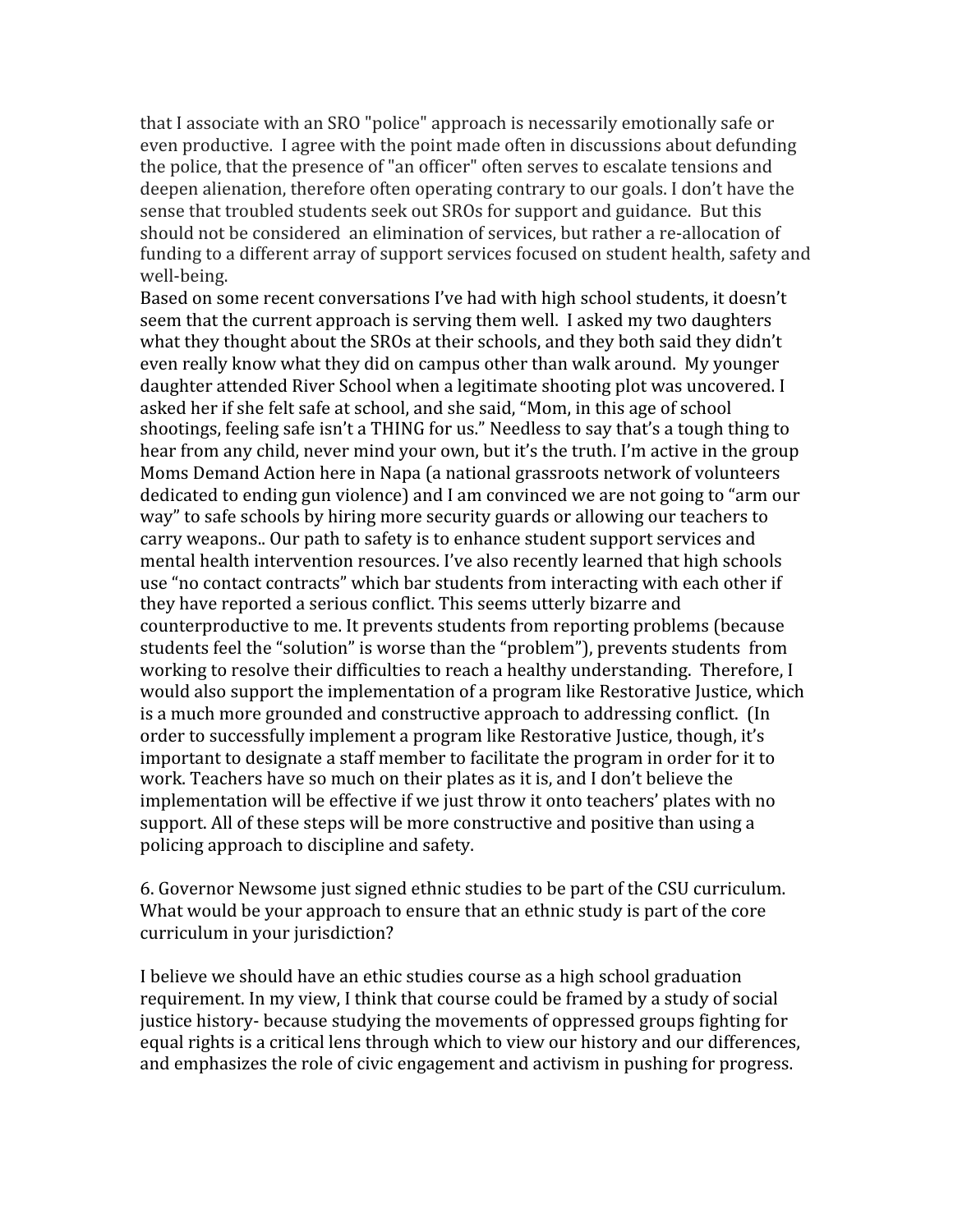NVUSD passed a Diversity Policy in 2019. The language in this existing policy includes support for ethnic studies and diversity in curricular representation. They also state a desire to lead the way on issues; I think this positions the District and the Board to make this change, and I would use my influence as a board member to advocate for this change.

7. Families of all ranges, including educators, continue leaving our community because it is too expensive for them to live here. Many families are doing long commutes in order to work here, therefore increasing their carbon footprint, missing on important family time, and much more. Additionally, because families are leaving our community, we continue to see a reduction in enrollment, and a couple of schools have been forced to close.

What is your commitment, plan, and role to help improve the quality of life for students, families, and educators? And will those efforts help families that live here to remain here?

Declining enrollment in our schools seems to be primarily due to the high cost of living here. This has really put our district, and many others in the area, in a tenuous financial position. As it relates to the decisions that might come before the school board, I would support regular cost of living increases and incremental pay scale raises for our teachers and support staff, so that we can retain the best teachers in this competitive market. I would support the continued implementation of programs like ACE, which provide affordable after school care for students before and after the regular school day while their parents are working. I would support the continued implementation of food services, even during distance learning, to address the food insecurity that so many families who struggle financially are facing.

8. What hiring processes will you use to pursue and increase the diversity of your staff?

Sadly, I'm not sure how much hiring NVUSD will be doing in the coming year, since the declining enrollment leads directly to teacher layoffs. However, I believe representation is critical, and having a diverse array of perspectives makes any organization stronger, so I would emphasize hiring candidates from diverse backgrounds for positions which might become available. As a board member, I would support an HR requirement that candidates from underrepresented groups be part of every pool of applicants whenever there is an available position.

9. Although schools are closed, and students and families are doing online schooling, there is still a great and dire need for food access and wrap-around services provided by school services (like school lunch, after school, etc.), what would you do to ensure that these services are still accessible?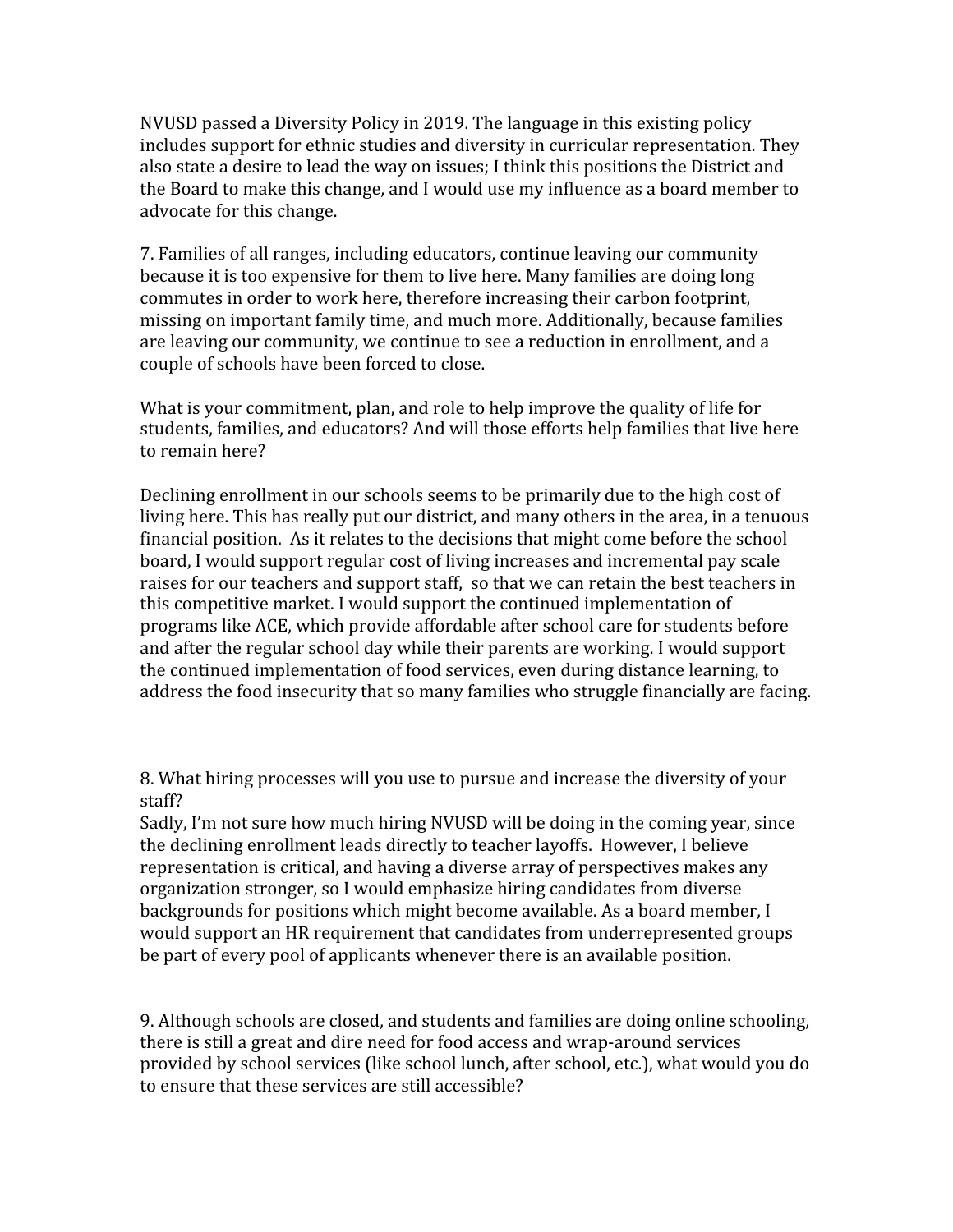I think that NVUSD has done wonderful work in this area, and I would adamantly support the continuation of these efforts. Our school district, like so many across the country, has recognized the prevalence of food insecurity in our community, and has done a great job distributing meals during these months of distance learning, and even over the summer when school wasn't in session. I understand that the federal government has just funded this extended free food distribution through December. I'm so grateful that these services have been ongoing, and would always use my influence on the board to advocate for these kinds of crucial supports. I also commend the district and support the way it has partnered with several community groups like the Boys and Girls Club to help families with child care needs during this extended period of learning from home.

10. What is at least one specific thing you can do as an elected official to address the needs of LGBTQIA+ Students, Faculty, and Families?

This issue is, in my mind, intrinsically linked to my priority of cultivating an anti-racist school culture. I attended one of the online community forums presented by Women's March Napa Valley and the Rainbow Action Network, and posed this question to the panelists: What can be done to support LGBTQIA+ students, and students with LGBTQIA+ families, in our schools? Here are some of the suggestions that came out of the panelists responses, all of which I think are fantastic ideas: when teachers introduce themselves, they can specify which pronouns they prefer, and then ask all the students to do the same, to normalize this process; encourage teachers to just use a student's first name if they're unsure about preferred pronouns; stop the age old practice of dividing students by gender as the default (i.e. "all the boys line up on this side"); give teachers support/training and ask them to identify proactively as allies to LGBTQIA+ students, perhaps by wearing a pin or displaying a Pride flag in their classrooms; ensure that schools have books and curricular materials that represent LGBTQIA+ lives and stories, and provide "Rainbow Kits" to classrooms containing a starter library and other resources; ensure that there is fair representation of LGBTQIA+ people in models/examples of families, and in sex education/health curricula; encourage all middle and high school campuses to have a Gay Straight Alliance or other LGBTQIA+ student group that is positive and supportive, because studies show that LGBTQIA+ suicide rates are much higher than their straight counterparts, and that the presence of a supportive student club can have a significant impact on reducing that rate.

11. Would you consider making the jurisdiction you're running for a Sanctuary Jurisdiction? X Yes No

12. A large percentage of our students are considered "At Promise" youth. What will you do in your administration to actively close the achievement gap among our youth? - At the college level, what are you doing to ensure that students apply and enroll in 4-year universities/continuation of their higher education?